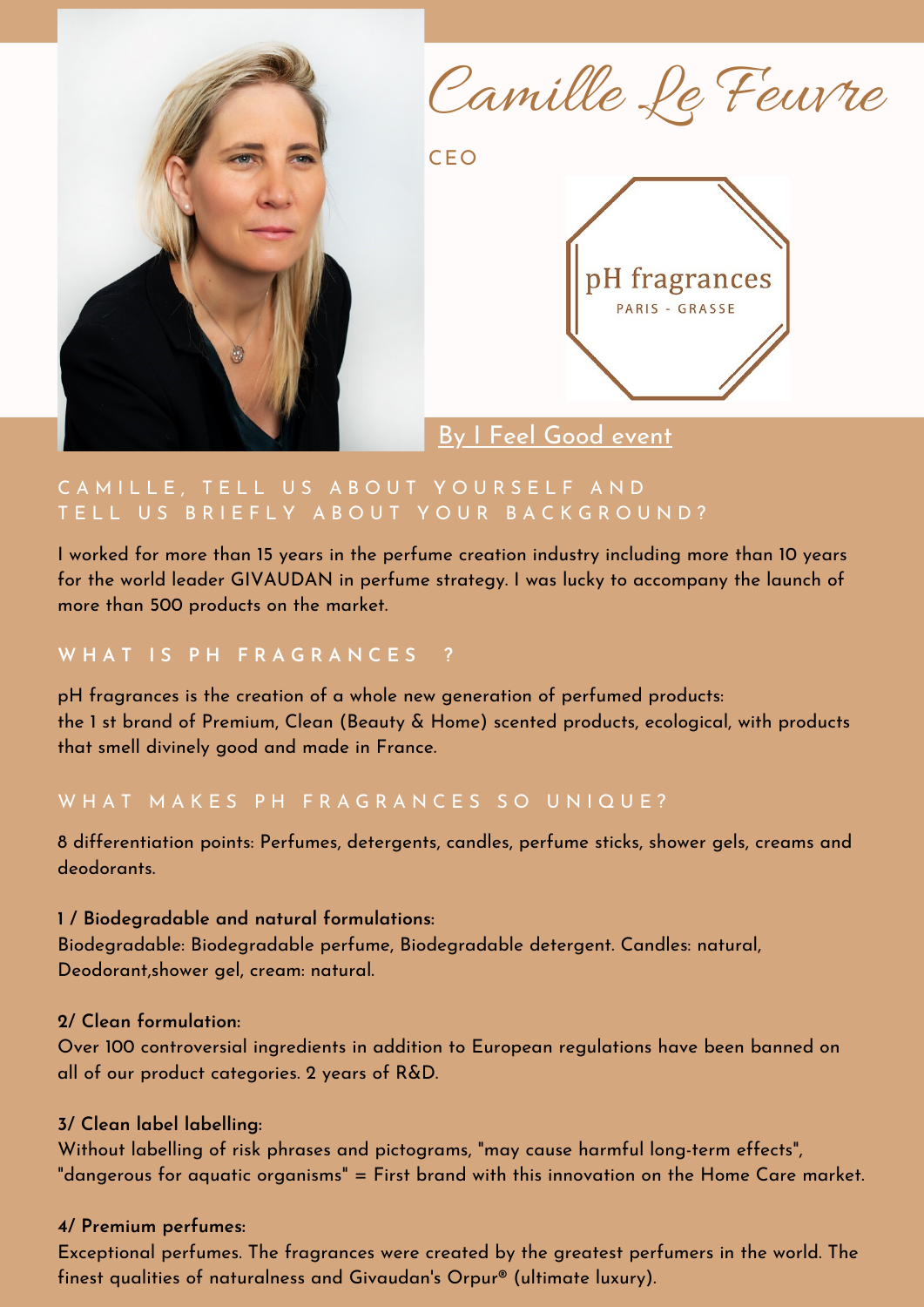### 5/ **Ethical & Responsible Sourcing:**

Ingredients sourced ethically and responsibly (Orpur® from Givaudan), with a program to help communities that collect ingredients worldwide and our ingredients are respectful of the environment and human health.

### **6/ Durable:**

We don't have any over-packaging or plastic in our packaging.

## **7/ Production:**

Local: We have 20 French partners and responsible producers. Everything is done in France. Responsible production: There is only one perfumed oil across all our product categories  $= \alpha$ world first.

### **8/ Circular economy:**

All our packaging is 100% recyclable. Our shower gel and cream packaging is 100% recyclable and made from recycled materials….

Our deodorant arrives in recyclable and refillable glass packaging.

# GIVE 3 ADJECTIVES THAT DESCRIBE PH FRAGRANCES **T H E B E S T ?**

## CLEAN BEAUTY & HOME, PREMIUM, NATURAL.

## TELL US ABOUT THE INGREDIENTS YOU USE?

**Clean Formulation:** Over 100 controversial ingredients in addition to European regulations have been banned on all of our product categories. 2 years of R&D.

**Ingredients sourced ethically and responsibly** (Orpur® from Givaudan), with a program to help communities that collect ingredients globally, and our ingredients are respectful of the environment and human health.

**Natural ingredients:** The best qualities of natural ingredients have been selected from all of our formulas.

# WHY DID YOU GET INVOLVED IN THE PERFUME I N D U S T R Y ?

I have accompanied the launch of more than 500 products on the market in my career and I told myself that we could do better and do it differently. Not finding a Clean brand in Beauty & Home, that also has quality, I simply decided to create my brand pH fragrances. I am passionate about the world of perfume and I have used the creation of my brand and over 15 years of expertise and experience in the world of perfume creation.